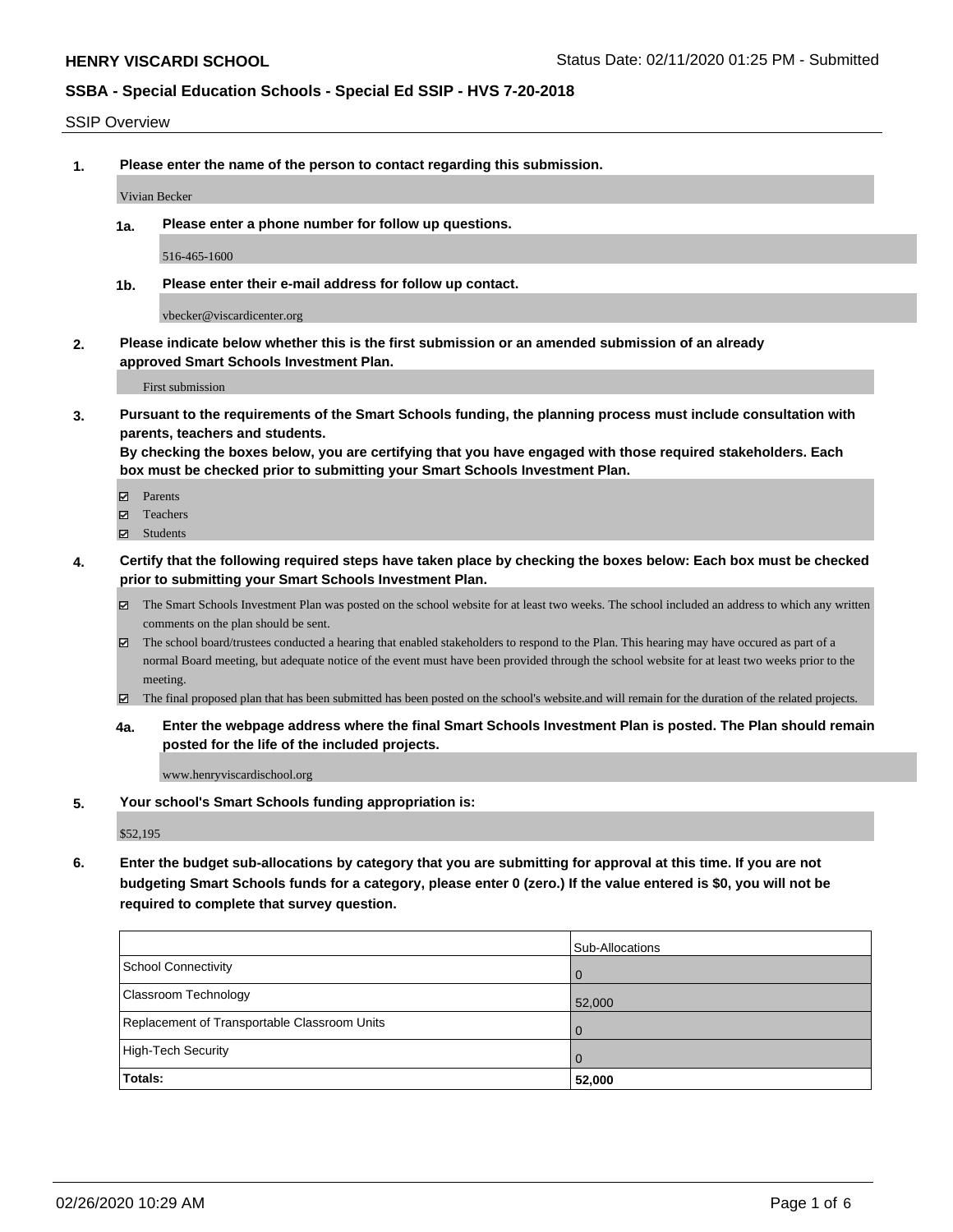School Connectivity

**1. Describe how you intend to use Smart Schools funds for high-speed broadband and/or wireless connectivity projects in school buildings.**

(No Response)

**2. Describe how the school plans to use digital connectivity and technology to improve teaching and learning.**

(No Response)

**3. Does your School Connectivity project require new construction or substantially altered space and result in capitalized cost in excess of \$100,000?**

(No Response)

**4. If you are submitting an allocation for School Connectivity complete this table. Note that the calculated Total at the bottom of the table must equal the Total allocation for this category that you entered in the SSIP Overview overall budget.** 

|                                            | Sub-Allocation |
|--------------------------------------------|----------------|
| Network/Access Costs                       | $\overline{0}$ |
| <b>Outside Plant Costs</b>                 | $\overline{0}$ |
| School Internal Connections and Components | $\mathbf 0$    |
| <b>Professional Services</b>               | $\Omega$       |
| Testing                                    | 0              |
| Other Upfront Costs                        | $\Omega$       |
| <b>Other Costs</b>                         | $\Omega$       |
| Totals:                                    | 0              |

**5. Please detail the type, quantity, per unit cost and total cost of the eligible items under each sub-category. This is especially important for any expenditures listed under the "Other" category. All expenditures must be eligible for tax-exempt financing to be reimbursed with Smart Schools funds. Sufficient detail must be provided so that we can verify this is the case. If you have any questions, please contact us directly through smartschools@nysed.gov. Add rows under each sub-category for additional items, as needed.**

| each type.<br>(No Response)      | (No Response)          | (No Response) | (No Response) | (No Response)     |
|----------------------------------|------------------------|---------------|---------------|-------------------|
|                                  |                        |               |               |                   |
| Repeat to add another item under |                        |               |               |                   |
| ∣type.                           |                        |               |               |                   |
| Select the allowable expenditure | I Item to be purchased | Quantity      | Cost per Item | <b>Total Cost</b> |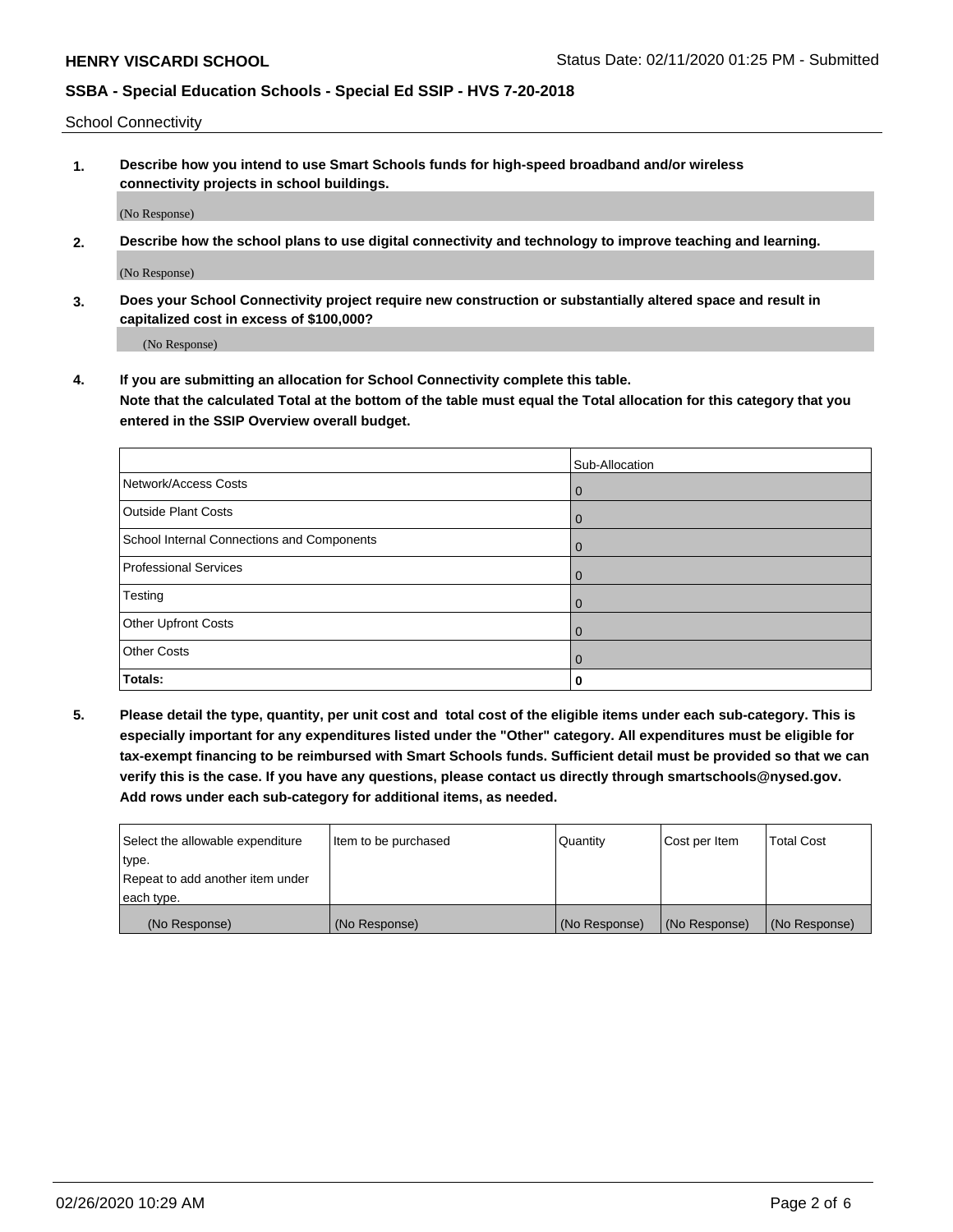Classroom Learning Technology Equipment (Devices)

### **1. Describe the devices you intend to purchase and their compatibility with existing or planned platforms or systems.**

The Henry Viscardi School intends to purchase 40 Lenovo ThinkPad L580s for student use in the classrooms. Our IT staff has completed extensive research into computer models suitable for our students' unique needs by placing a special emphasis on durability, as many of our students with poor motor skill control place heavier use on equipment than those with typical levels of motor control.

### **2. Describe how the proposed technology purchases will improve teaching and learning inside or outside of the classroom.**

Technology is not only an essential part of the classroom learning and social experience at the Henry Viscardi School, but a great equalizer that allows for students to gain full access to their curriculum, just like that of their able-bodied peers. While our students face profound barriers in vision, hearing, communications, mobility, and/or dexterity, the use of customized laptops, software, and assistive tools aid them in thoroughly engaging in their studies and act as a lifeline in connecting with their teachers and friends.

With the Smart Schools Bond Act funds, we will be able to further advance our efforts in providing quality and cutting-edge technology so that we can continue to deliver a stimulating and comprehensive academic program that enables students to, the best of their ability, be college and career ready. As a result of purchasing these vitally needed laptops, we expect to see an increase in overall student performance, more enriched classroom time, and better preparation for success beyond the classroom.

The students of the Henry Viscardi School strive to live independent, productive lives; it is our responsibility to support their efforts to do so, and one of the best ways to fulfill that responsibility is to meaningfully invest in their education.

**3. To ensure the sustainability of technology purchases made with Smart Schools funds, schools must have a plan to maintain and support technology purchases reimbursed with Smart Schools funds. This sustainability plan should support recurring costs of use that are ineligible for Smart Schools funding such as device maintenance, technical support, Internet and wireless fees, maintenance of hotspots, staff professional development, building maintenance and the replacement of incidental items.**

By checking this box, you certify that the school has a sustainability plan as described above.

**4. Schools must ensure that devices purchased with Smart Schools funds will be distributed, prepared for use, maintained and supported appropriately. Schools must maintain detailed device inventories in accordance with generally accepted accounting principles.**

By checking this box, you certify that the school has a distribution and inventory management plan and system in place.

- **5. Schools must contact the SUNY/CUNY teacher preparation program that supplies the largest number of its new teachers to request advice on innovative uses and best practices at the intersection of pedagogy and educational technology.**
	- By checking this box, you certify that you have contacted the SUNY/CUNY teacher preparation program that supplies the largest number of your new teachers to request advice on these issues.
	- **5a. Please enter the name of the SUNY or CUNY Institution that you contacted.**

SUNY Old Westbury

**5b. Enter the primary Institution phone number.**

516 876-3275

**5c. Enter the name of the contact person with whom you consulted and/or will be collaborating with on innovative uses of technology and best practices.**

Dr. Nancy Brown

**6. If you are submitting an allocation for Classroom Educational Technology, complete this table.**

**Note that the calculated Total at the bottom of the table must equal the Total allocation for this category that you entered in the SSIP Overview overall budget.**

|                         | <b>Sub-Allocation</b> |
|-------------------------|-----------------------|
| Interactive Whiteboards | -0                    |
| Computer Servers        | <b>O</b>              |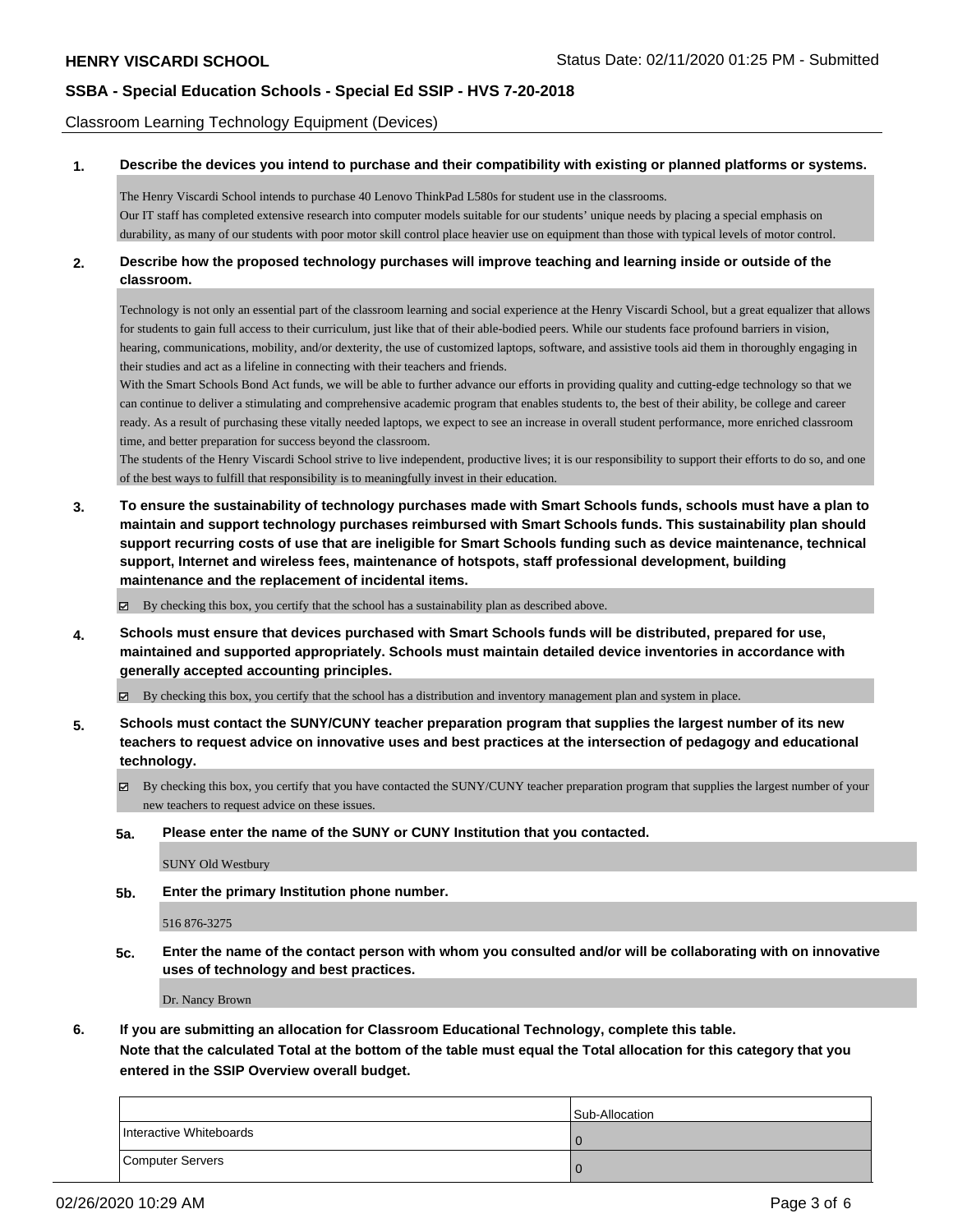Classroom Learning Technology Equipment (Devices)

|                         | Sub-Allocation |
|-------------------------|----------------|
| Desktop Computers       | l 0            |
| Laptop Computers        | 52,000         |
| <b>Tablet Computers</b> | l 0            |
| <b>Other Costs</b>      | (No Response)  |
| Totals:                 | 52,000         |

**7. Please detail the type, quantity, per unit cost and total cost of the eligible items under each sub-category. This is especially important for any expenditures listed under the "Other" category. All expenditures must be capital bond eligible to be reimbursed with Smart Schools funds. If you have any questions, please contact us directly through smartschools@nysed.gov.**

**Add rows under each sub-category for additional items, as needed.**

| Select the allowable expenditure | Item to be purchased | Quantity      | Cost per Item | <b>Total Cost</b> |
|----------------------------------|----------------------|---------------|---------------|-------------------|
| type.                            |                      |               |               |                   |
| Repeat to add another item under |                      |               |               |                   |
| each type.                       |                      |               |               |                   |
| <b>Laptop Computers</b>          | Lenovo ThinkPad L580 | 40            | 1.300         | 52,000            |
| <b>Other Costs</b>               | (No Response)        | (No Response) | (No Response) | (No Response)     |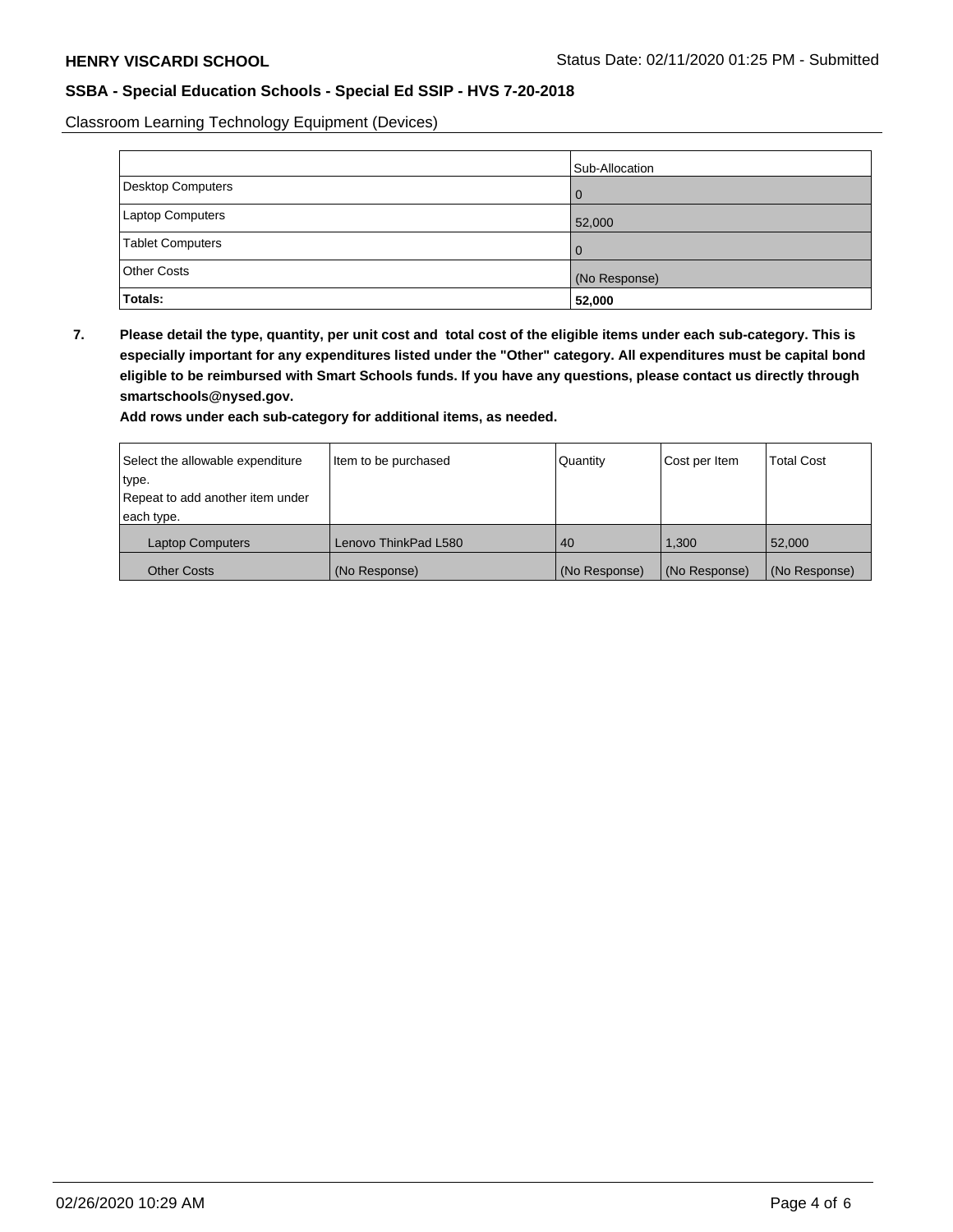Replace/Modernize Transportable Classrooms

**1. Describe the school's plan to construct, enhance or modernize education facilities to provide high-quality instructional space by replacing transportable classrooms.**

(No Response)

**2. Does your Classroom Trailer project require new construction or substantially altered space and result in capitalized cost in excess of \$100,000?**

(No Response)

**3. If you have made an allocation for Replace Transportable Classrooms, complete this table. Note that the calculated Total at the bottom of the table must equal the Total allocation for this category that you entered in the SSIP Overview overall budget.**

|                                                | Sub-Allocation |
|------------------------------------------------|----------------|
| Construct New Instructional Space              |                |
| Enhance/Modernize Existing Instructional Space |                |
| <b>Other Costs</b>                             | l O            |
| Totals:                                        |                |

**4. Please detail the type, quantity, per unit cost and total cost of the eligible items under each sub-category. This is especially important for any expenditures listed under the "Other" category. All expenditures must be capital bond eligible to be reimbursed with Smart Schools funds. If you have any questions, please contact us directly through smartschools@nysed.gov.**

**Add rows under each sub-category for additional items, as needed.**

| Select the allowable expenditure | lltem to be purchased | Quantity      | Cost per Item | <b>Total Cost</b> |
|----------------------------------|-----------------------|---------------|---------------|-------------------|
| type.                            |                       |               |               |                   |
| Repeat to add another item under |                       |               |               |                   |
| each type.                       |                       |               |               |                   |
| (No Response)                    | (No Response)         | (No Response) | (No Response) | (No Response)     |